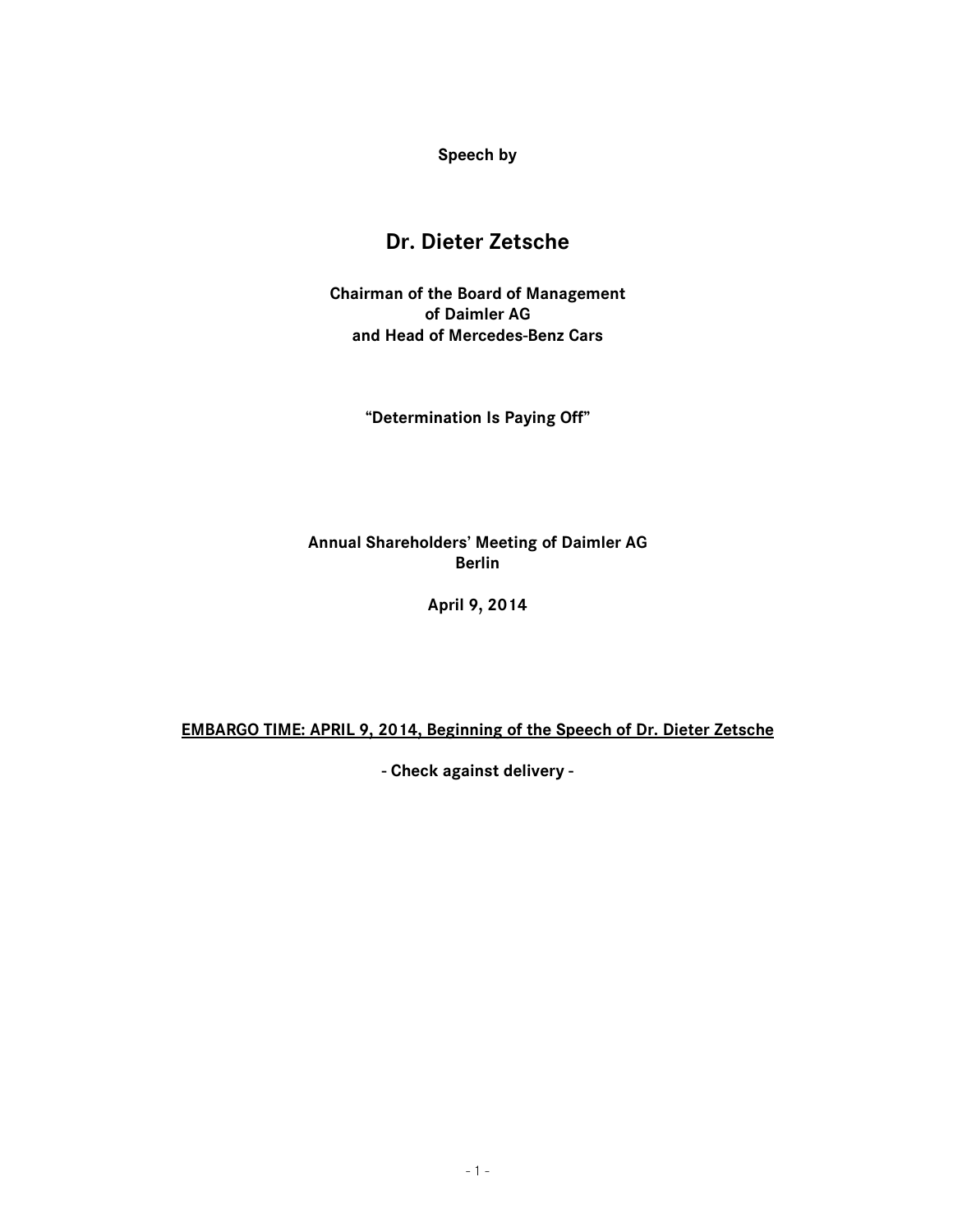# **Content**

| Introduction                                                | 3  |
|-------------------------------------------------------------|----|
| Review of 2013                                              | 3  |
| Current Situation: Q1 2014 / Expectations for the full year | 5  |
| Goals and Strategies for the more distant future            | 8  |
| Strengthening the core business                             | 8  |
| New markets                                                 | 10 |
| Alternative drives and safety                               | 11 |
| New mobility solutions and digitization                     | 13 |
| Team and values                                             | 14 |
| Conclusion                                                  | 15 |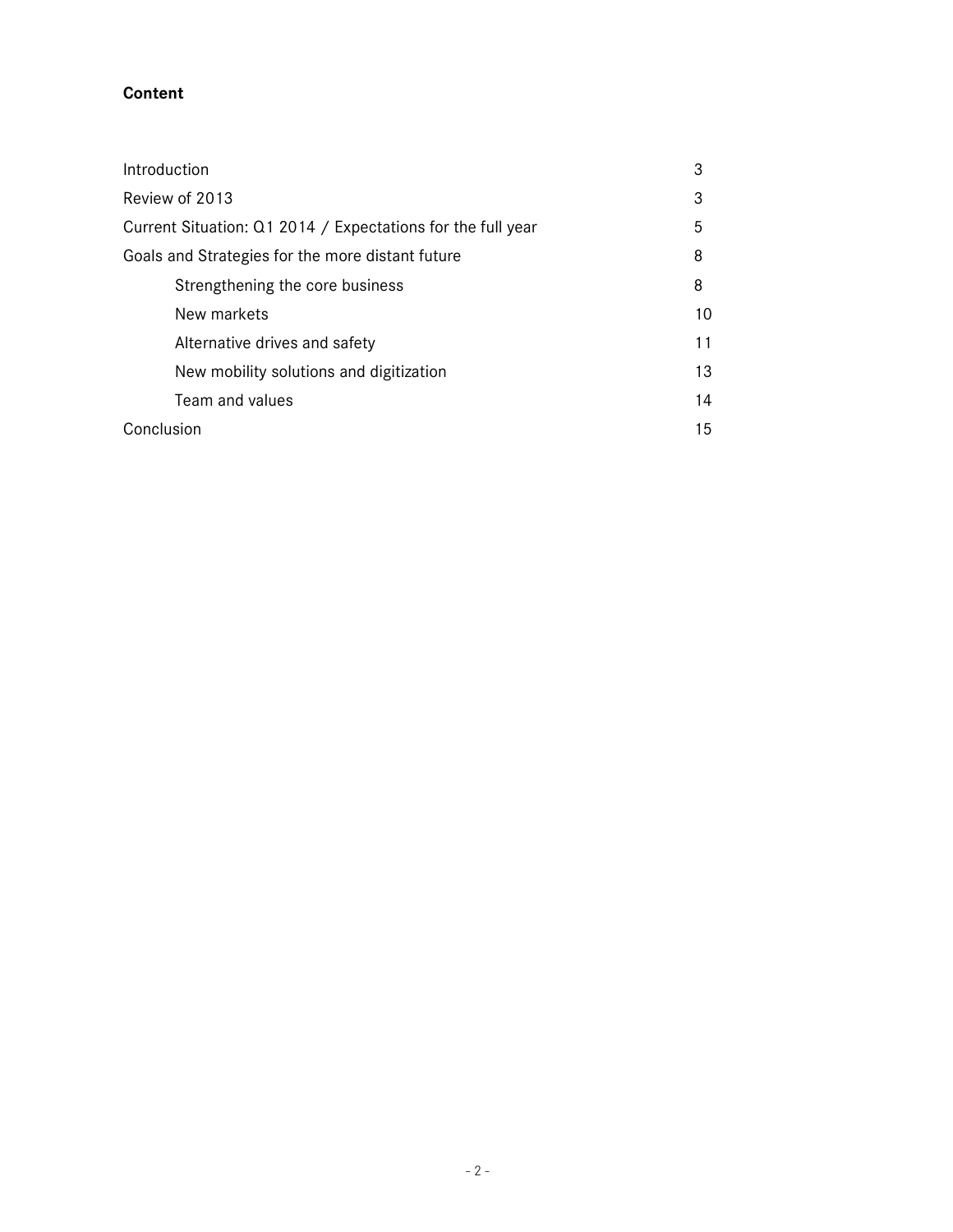## **Introduction**

Shareholders, shareholder representatives, ladies and gentlemen,

On behalf of the Board of Management and the employees of Daimler AG, I too welcome you to the 2014 Annual Shareholders' Meeting.

I normally conclude my remarks by thanking you for your trust in our company. This year, however, I would like to begin my speech with an expression of thanks for the faith you've shown in our longterm strategy. After all, even though the pace of our business has accelerated, achieving success in the automotive industry requires a great deal of patience. The products and technologies we benefit from today have their origins in strategic decisions made in the past. That requires extensive investment, which can temporarily reduce earnings, and that's why we sometimes lose sight of the momentum they are generating in the background. This momentum is now becoming clearly visible at Daimler. Our determination is paying off. Your company's situation is good — but the future outlook is even better. This is reflected most clearly by the fact that our share price rose by about than 70 percent since our last Annual Shareholder's Meeting.

You have supported us along the way and thus played a key role in Daimler's success. For this I would like to thank you on behalf of the entire Board of Management. One year ago, I said to you here, *"The course we have set is the right one — but we also have to follow it. Consistently and persistently."* I would like to underscore this point today — and I would also like to expressly add that despite our satisfaction with the "fruits" of our work, we will not neglect what needs to be done to ensure our future success.

I would like to explain to you today exactly what I mean by that. I will begin with

- a review of 2013.
- **F** followed by a description of our current situation
- and our expectations for 2014, as well as
- a look at our goals and strategies for the more distant future.

## **Review of 2013**

First the review of 2013 — a year in which we got off to a difficult start but gradually picked up speed.

- The entire Group delivered nearly 2.4 million vehicles in 2013, of which nearly 1.6 million were cars. None of our direct competitors grew faster than Mercedes-Benz Cars last year.
- **Unit sales of both trucks and buses rose by five percent compared to the prior year, and van** sales increased by as much as seven percent.
- **Daimler Financial Services once again set new records in terms of contract volume and new** business. For the first time, we financed or leased more than three million vehicles.

Group revenue totaled 118 billion euros. Our Group's EBIT amounted to 10.8 billion euros; adjusted for special items, it totaled 7.9 billion euros. The Group's net profit amounted to 8.7 billion euros last year. In view of these results, the Board of Management and the Supervisory Board are proposing to the Annual Shareholders' Meeting a dividend increase to two euros and 25 cents per share —the highest dividend paid out by Daimler AG to date. This reflects our confidence in the further development of our business operations.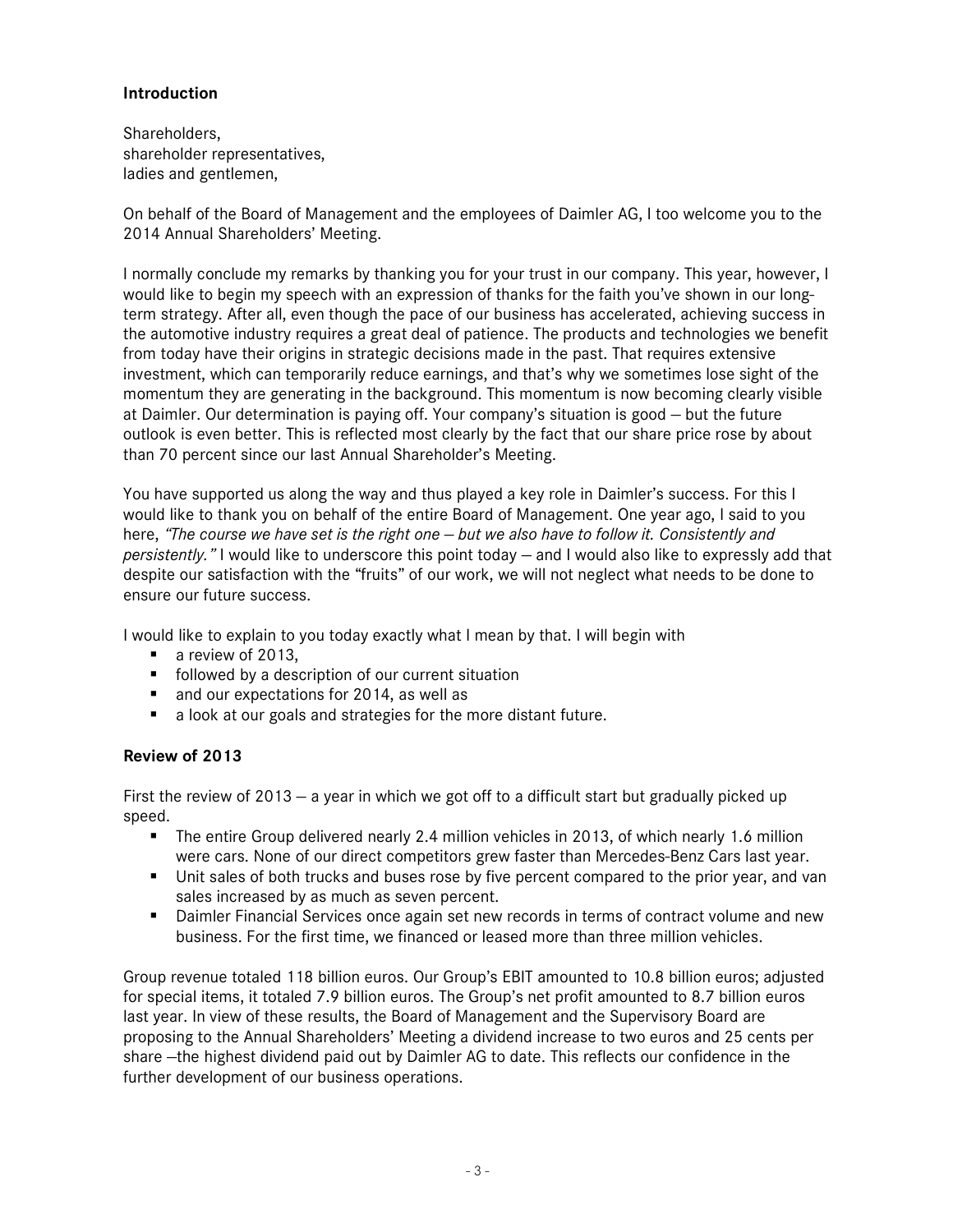This confidence is largely based on one of our company's strengths  $-$  a strength that cannot be found in the financial statements. I'm referring to the dedication of the entire Daimler workforce. This commitment was especially apparent last year, and that's why our more than 130,000 eligible employees in Germany will receive a total profit sharing payout of 350 million euros, one of the highest in the automotive industry. We will also award our employees a special one-time bonus in recognition of their outstanding efforts and achievements.

Let me present to you some of those achievements. The first one is a fascinating technological innovation that celebrated its world premiere in our new S-Class. As you might recall, we showed you an animated film here last year that presented our vision of autonomous driving. Just four months later, we had already turned that vision into reality in the form of an S-Class that masterfully drove itself over a distance of more than 100 kilometers. The vehicle successfully navigated both city streets and country roads without being operated by its human driver. More than 100 years ago, Gottlieb Daimler was convinced that a lack of chauffeurs alone would put limits on the success that automobiles could achieve. I'm sure he would be proud to see that Daimler can now create vehicles with a built-in chauffeur. We in any case are extremely proud of this outstanding achievement by our development engineers!

However, our determination doesn't just pay off in terms of new technologies. It has also enabled us to establish new vehicle segments. This is exactly what we did with our CLA. We've been rewarded here with penetration rates as high as 80 percent – in the Unites States, for example. In other words, eight out of ten customers there are new to the Mercedes-Benz brand.

We also sold a total of more than 380,000 of our new compact models in 2013. That's an increase of 66 percent. Our compact offensive is thus exactly what it's supposed to be: a rejuvenation of our brand. The fact that Mercedes-Benz is the most popular automotive brand on Facebook impressively demonstrates that this rejuvenation is now in full swing.

At the same time, we have not neglected our traditional strengths, especially our high quality standards. For example, a recent study found that Mercedes has the lowest recall rate in the U.S. automotive market.

Our strategic planning processes for commercial vehicles have also produced measurable successes. Consider this example: Prior to the introduction of the Euro VI emission standard, the conventional wisdom in our industry was that we can reduce either emissions or fuel consumption; it was supposed to be impossible to do both. But our new Mercedes-Benz truck family shows that both can in fact be done. We were the first in the industry to comply with the Euro VI standard — and we did so eight months before it became mandatory in Europe. We also reduced the fuel consumption of our Euro VI trucks — by as much as five percent for the new Actros, for example. This is fantastic news for the haulage industry, where every cent that's spent at the filling station counts. And new assistance systems such as our Predictive Powertrain Control also save our fleet customers several thousands of euros each year on every vehicle they operate.

Developing such sophisticated technologies of course requires not only innovative capability but also financial strength. We have therefore been working with great determination also in that area with our efficiency programs.

- Our *Fit for Leadership* car program is designed to improve our cost position by approximately two billion euros by the end of 2014. Our goal in 2013 was to achieve 30 percent of that amount. However, the actual improvement of 800 million euros significantly surpassed that target.
- Our goal for the *Daimler Trucks Number One* program is to implement measures that will result in improvements of 1.6 billion euros by the end of this year. As planned, we already achieved 30 percent of that amount in 2013.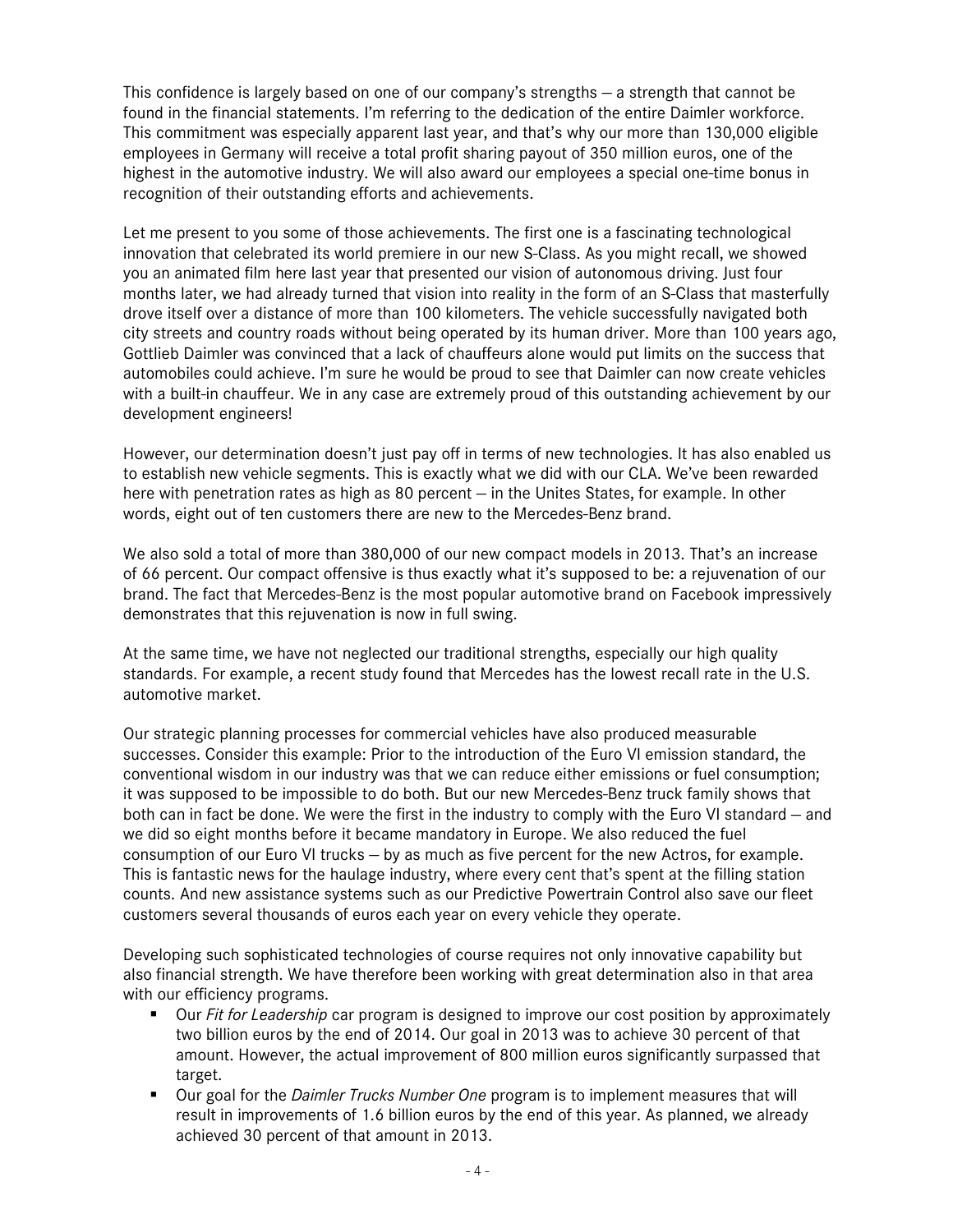With regard to our markets, the one requiring the most attention in 2013 was China. We implemented appropriate measures there. The most important ones are as follows:

- We integrated our previously separate sales companies for imported and locally manufactured cars into a single organization.
- We added 75 new dealers to expand our dealership network to more than 330 outlets.
- We expanded the range of products we offer in China to include seven new Mercedes car models, including the long-wheelbase version of the E-Class, which we developed especially for the Chinese market.
- **In May, we began manufacturing four and six-cylinder engines in Beijing at our first car** engine plant outside Germany.

This too shows that our strategy is paying off. Our unit sales rose by 15 percent in China in 2013. And in November 2013, we acquired a 12 percent interest in our longstanding partner BAIC Motor. This makes us the first foreign car manufacturer ever to hold shares in a Chinese OEM.

At the end of 2013, we established yet another new partnership, this time with Aston Martin, which we will supply with V8 engines from AMG and high grade electric/electronic components as a first step. In return, we will receive up to five percent of Aston Martin's equity. It's a good deal for both sides.

As planned, we sold off our remaining shares in EADS in 2013. We will invest the proceeds of 2.3 billion euros in new products and technologies — and thus in the sustained success of your company. We will take a similar approach with the proceeds from the sale of our shares in Rolls-Royce Power Systems Holding, or RRPS. As we recently announced, we plan to transfer those shares to our joint venture partner Rolls-Royce.

Ladies and gentlemen, despite the clear positive results of our strategy, we cannot simply proclaim that 2013 as a whole was a flawless year of success. However, what we can say is that we delivered what we had promised. And we are also keeping a second promise: to begin 2014 at the same fast pace with which we finished 2013. This is confirmed by a look at our sales figures for the first quarter of this year.

## **Current Situation: Q1 2014**

At **Mercedes-Benz Cars** we achieved a new sales record as of March 2014. The increase amounted to 14 percent. In retail sales, the division also celebrated its 13th consecutive record month in March, as well as its ninth month of double-digit sales growth.

Business developed particularly well in China: Over the first three months of 2014, group sales increased by more than 50 percent.

Comparing our sales to those of our competitors, we can state again: Mercedes-Benz is on track. In the first quarter of 2014 we were once again the fastest-growing premium brand and the Number One premium manufacturer in a growing number of markets, including Germany and Japan.

We delivered nearly 25,000 units of the new S-Class to our customers in the first quarter. The exceptional position of our flagship model becomes clear when you consider that our S-Class unit sales were higher than the combined sales of the Audi A8 and BMW 7 Series in a hotly contested segment that features very competitive rival vehicles.

At the Geneva Motor Show in March, we presented the next member of our new S-Class family: the S-Class Coupe, which you can see to your left on the stage.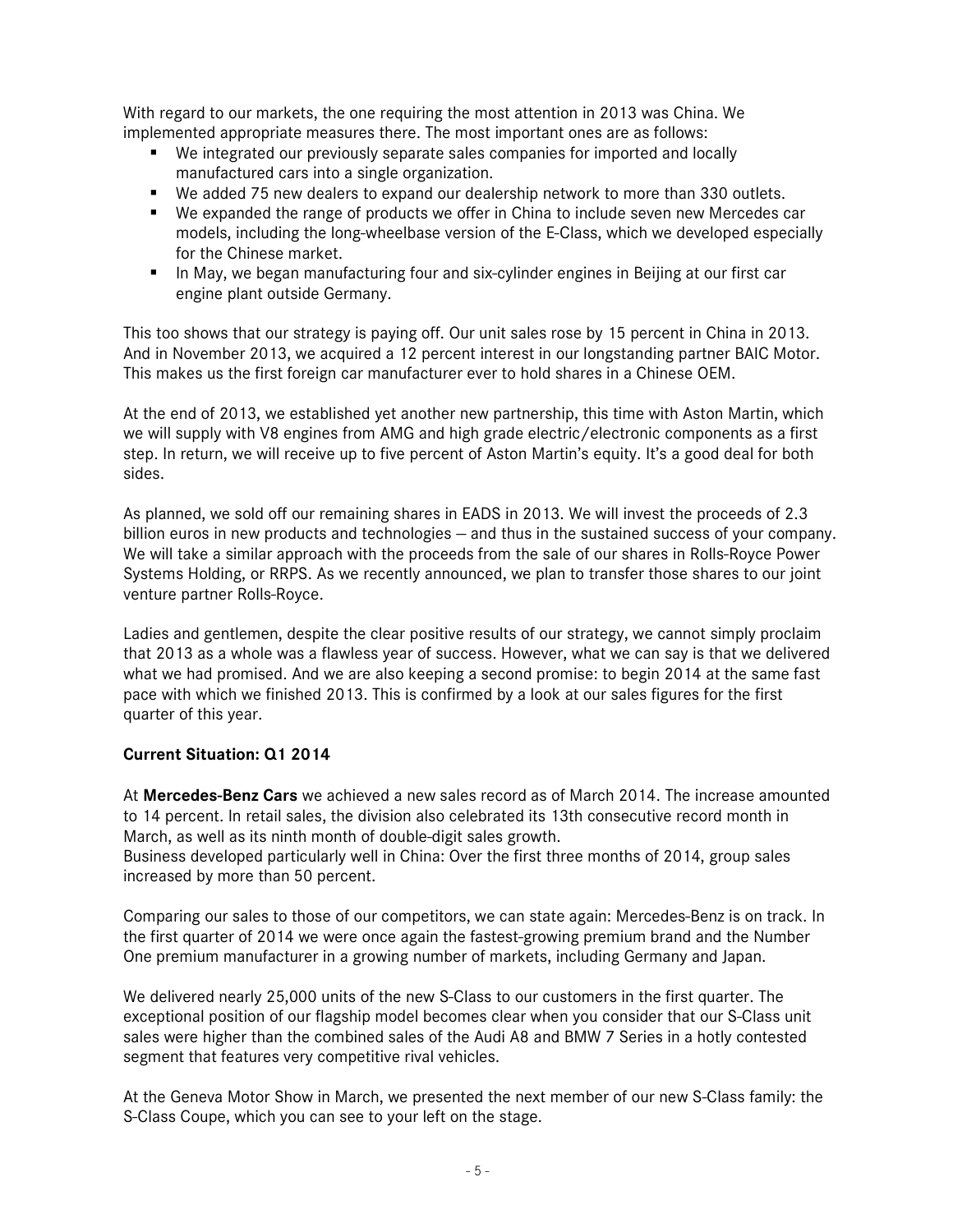Customers and journalists are thrilled. For example, the *Süddeutsche* newspaper said, and I quote: *"One must bow before the beauty, power and luxury it exudes."* Such a statement is, of course, particularly pleasing to us when it comes from a Munich newspaper …The S-Class Coupe will arrive at dealerships in September.

Demand for our compact cars remains so high that our production can barely keep up. Compact model sales were up 26 percent in March. We will therefore start three-shift operation as currently practiced in Rastatt at a second location — our manufacturing facility for compact cars in Kecskemét, Hungary — in May. The GLA is enabling us to immediately make inroads in the fast-growing compact SUV segment. We launched the GLA in mid-March together with the new C-Class. About half a million visitors at dealerships and more than 22,000 test drives taken on the weekend of the product launch in Europe convincingly illustrate just how much the new models of our products appeal to customers.

Sales of the new V-Class also commenced in March. I'll discuss the strategic significance of our new full-size MPV a little later on. As you can see, our product offensive continues at full speed. Our goal is once again to grow faster than the market during the year as a whole. We expect the market to expand by between four and five percent.

Now let's turn to **Daimler Trucks**, where we sold seven percent more trucks than in the first quarter of last year. As expected, in Western Europe we are now feeling the effects of last year's advance purchases of Euro V trucks. Nevertheless, first-quarter sales of nearly 12,000 units were slightly below the prior-year level. Our heavy-duty trucks are very popular in the NAFTA region, where we sold a total of almost 35,000 trucks in the first three months of this year. The new Freightliner Cascadia Evolution has met with an outstanding response in the market, largely due to the fact that it consumes up to seven percent less fuel than its predecessor. This saves our customers money, which explains why the current volume of incoming orders is very good. Our dominant position in North America is mainly reflected by our market share, which stands at around 40 percent, making us the undisputed Number One truck manufacturer in the region. We also remain Number One in Western Europe. Our market share rose slightly in Brazil and Japan compared to 2013.

Daimler Trucks is still "on the offensive." We already presented seven new trucks in the first three months of this year:

- **the heavy-duty Actros and Arocs semitrailer tractors,**
- **F** four new BharatBenz models,
- and the Fuso Medium Duty Canter.

We will launch additional models throughout the year, including a new Western Star truck for the NAFTA region. On the whole, we expect unit sales at Daimler Trucks to increase significantly this year.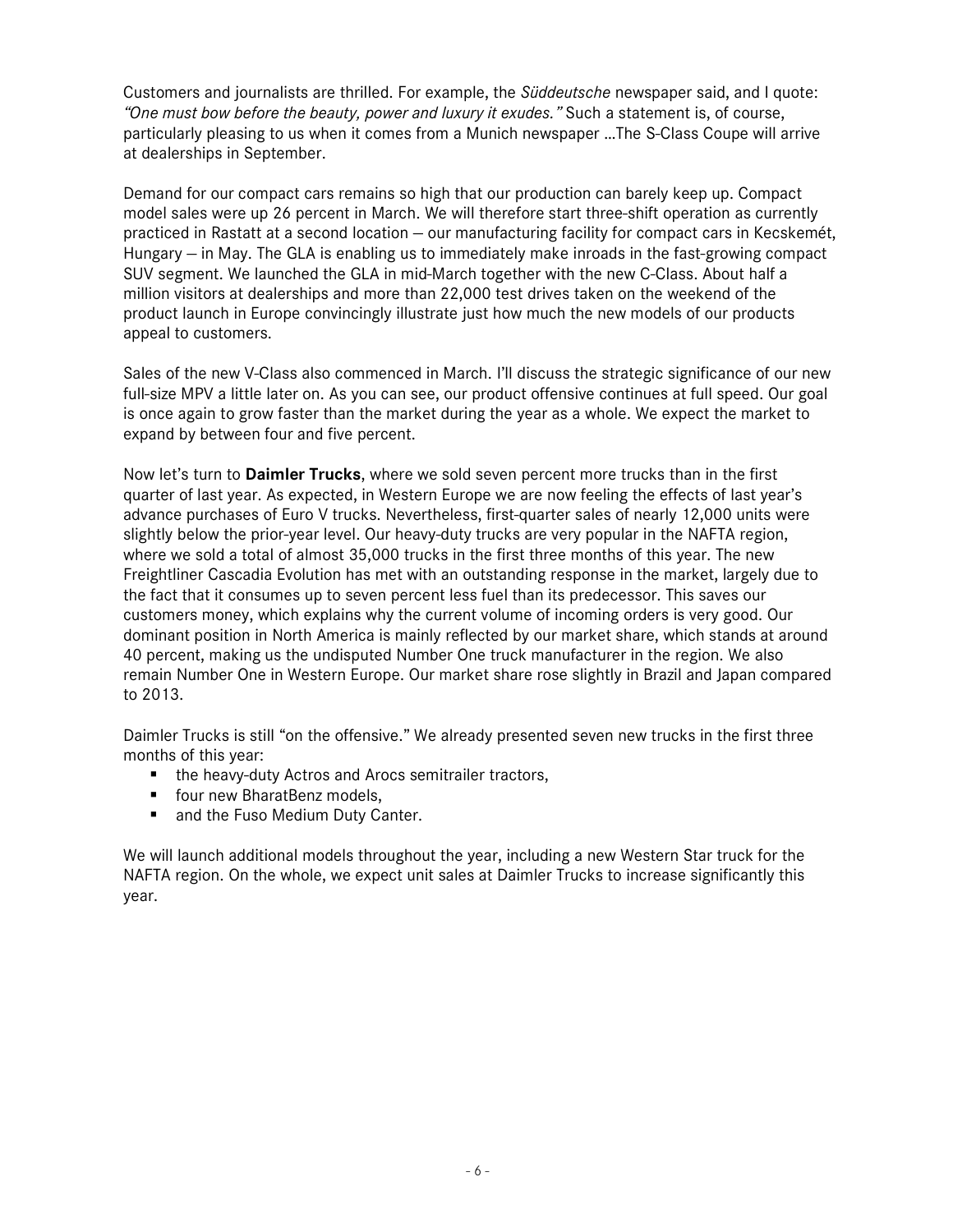#### Let's now turn to **Mercedes-Benz Vans**.

Our Vans division sold approximately 61,000 vehicles in the first three months of this year, or 16 percent more than during the same period of 2013.

This increase was primarily due to the great success of our new Sprinter. In addition, our key van markets developed positively: Europe is growing slightly, and demand in the U.S. remains high. As things stand today, we expect to see substantial sales growth at Mercedes-Benz Vans also for the year as a whole.

The situation is similar at **Daimler Buses**, which also recorded good results in the first quarter of 2014. More than 6,600 units were sold by the end of March, an increase of eleven percent compared with the first quarter of 2013. We're satisfied with our current level of incoming orders. Our plants will operate at full capacity until the middle of 2014, despite the fact that the bus market by its nature tends to be sluggish in the first six months of the year. Still, we don't expect the markets to provide much impetus this year.

As to **Daimler Financial Services'** performance in the first quarter, the answer is simple: It performed well. We significantly boosted new business with a total of nearly 290,000 new financing or leasing contracts worldwide, an increase of 14 percent. And we more than doubled the number of new financing and leasing contracts for vehicles in China.

The success of our car2go mobility service, which is allocated to Daimler Financial Services, has made us hungry for more. This is why we have launched *car2go black*, which offers Mercedes-Benz vehicles for short-term rentals for the first time ever. To begin with, it is serving customers in Berlin and Hamburg with 100 B-Class models in each city. All of these developments give us good reason to expect that Daimler Financial Services will also grow significantly once again this year.

In view of the plans in place at our divisions and our current market assumptions, we expect the Group's EBIT from ongoing business to increase significantly in 2014. I would like to point out that our expectations here do not include non-recurring items such as the sale of our equity interest in Rolls-Royce Power Systems that I mentioned before.

For the divisions, this means that:

- We expect EBIT at Mercedes-Benz Cars and Daimler Trucks to be substantially higher than last year.
- EBIT from ongoing business at Daimler Buses should be slightly above the prior year's level.
- We anticipate a stable earnings development at Mercedes-Benz Vans and Daimler Financial Services.

Obviously, these expectations can be impacted by external developments. After all, the sustained success of a company such as Daimler also depends on political stability, security, the rule of law and fair access to markets. For this, we need cooperation rather than confrontation.

I mention this because it has recently become apparent in many instances that not everyone accepts this premise. If we look to the east, we are confronted with the type of rhetoric that recalls the days of the Iron Curtain. The West presents a picture marked by a planned free-trade agreement between the EU and the U.S. that will offer new opportunities for more growth, prosperity and jobs. According to some studies, this agreement could increase the EU's gross domestic product by roughly 120 billion euros. However, instead of exploiting these opportunities, the negotiating partners are bogged down in details about things like the amount of bacteria that should be allowed in unpasteurized cheese. In many regions in Europe, political forces are at work that view the European Union not as a historic opportunity but rather as a risk.

Our position is clear: Those who call for protectionism are not patriotic; they are short-sighted.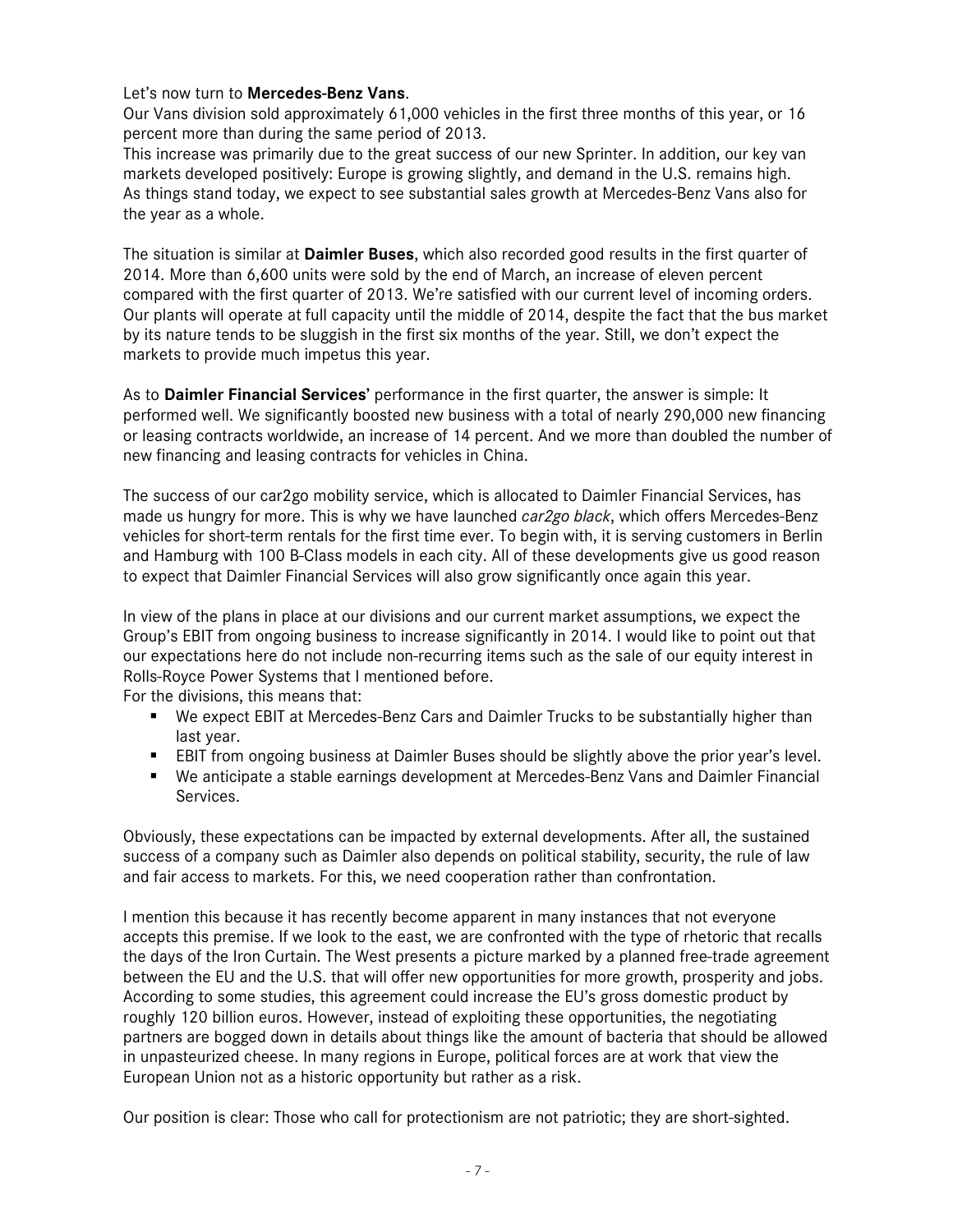We've had enough petty nationalism in Europe. And despite all the current challenges, the old Europe definitely wasn't a better Europe. The best way to safeguard jobs, prosperity and social cohesion is through economic success. And the key to achieving this success lies in free and fair markets for competitive products. We have such products. And we do everything we can to ensure that we can continue to grow profitably with them.

## **Goals and Strategies for the more distant future**

This brings me to our goals and strategies for the more distant future. The key message here is that we will hold fast to our course. As you know, we aim to achieve an average return on sales of nine percent from our vehicle operations across all market and product cycles in the medium term — with different return targets for the individual divisions. Daimler Financial Services has attained a return on equity of at least 17 percent since 2011, and we want to sustain this level over the long term.

In order to do so, we have defined four strategic growth areas for the entire Group. I described these to you at our last Annual Shareholders' Meeting:

- Firstly, we are strengthening our core business with our product offensives.
- Secondly, we are growing in new markets.
- **Thirdly, we are developing leading alternative drive systems and safety technologies.**
- And finally, we are designing new mobility solutions and exploiting the opportunities offered by increasing digitization.

I'd like to present to you today current products and innovations that are examples of the next firm steps we are taking in these four areas.

## 1. Strengthening the core business

First, let's look at the new C-Class, which you can see here on the right side of the stage. Our highest-volume model series is a perfect example of the strengthening of our core business:

- **The C-Class is the lightest car in its segment. This has enabled us to make enormous** improvements to its fuel efficiency and agility. That's why intelligent lightweight design is a major issue at our company.
- The C-Class is also the most exclusive model in the competitive field. Its interior ambience in particular is unmatched. This demonstrates once again that we take our claim of "the best or nothing" very seriously.
- **The C-Class is the most advanced automobile in its class. It includes technologies ranging** from the Stop-and-Go Pilot for partially autonomous driving to solutions that integrate the latest smartphone software.
- The C-Class is also the most global vehicle from Mercedes-Benz. The car's production network is spread across four plants on four continents, and it allows us to meet the rising global demand for the model flexibly and efficiently.

Our efforts to strengthen our core business are not limited to existing model series, however. We are also seeking to gain new customers by entering new segments for Mercedes-Benz. You can see the latest example of this approach here on the screen: our Concept Coupe SUV. This study will be officially unveiled in just under two weeks from now at Auto China in Beijing. But we wanted to show you this vehicle today. We see major potential for Mercedes-Benz in particular in this combination of a coupe and an SUV.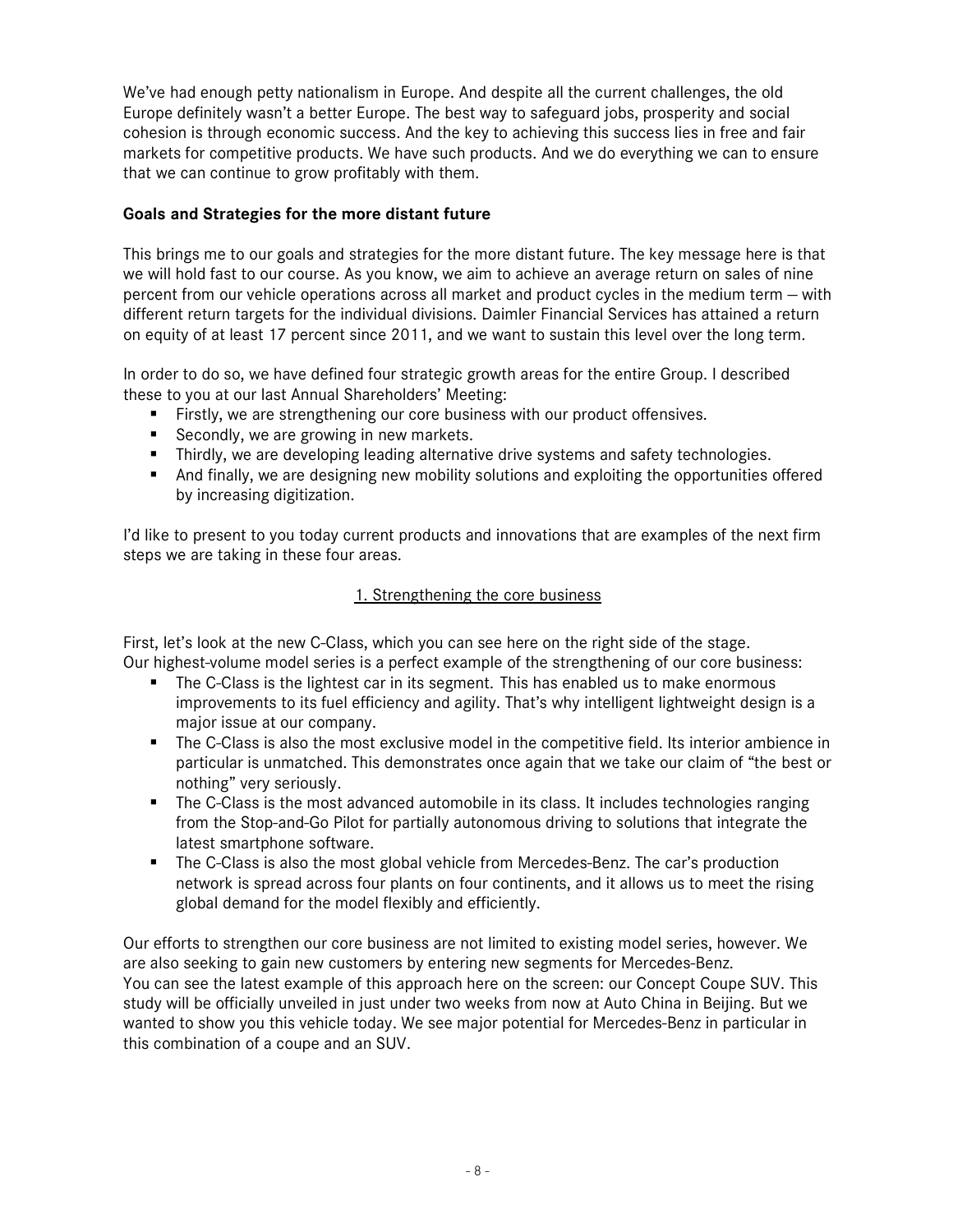After all, hardly any other automaker has as much experience with SUVs as we do. Our M-Class was the first vehicle of its kind when we launched it in 1997, which means we actually established the segment for premium off-road vehicles. Today the M-Class remains the world market leader and thus the Number One premium SUV. Mercedes-Benz also dominates the market for coupes. I've already talked to you about the success of the CLA. Our CLS established the new segment for fourdoor coupes. The new generation of the CLS and the CLS Shooting Brake will be launched in October. And now we're bringing the best of two worlds together with a sporty coupe that also offers typical Mercedes off-road capabilities. We're confident it will be a success.

Another example of how we refine vehicle segments is the V-Class — a model that none of our competitors has available in this form. The vehicle clearly shows what we mean by a premium automobile. Consider its headlights, which boast the same full LED technology as the headlights in the S-Class and cannot be found in any comparable model. The V-Class also takes its segment to a new level in terms of its interior and appointments. This is particularly apparent in our touchpad operating concept, which is the vehicle's central operating element car and premiered in the C-Class. Our passenger car technologies ensure maximum safety in the V-Class. For example, Lane Keeping Assist prevents the vehicle from straying off the road. Last but not least, our highly efficient four-cylinder turbo-diesel engines, which are now included in nearly all of our car model series and the Sprinter, have been adapted to the requirements of the V-Class.

The V-Class is more closely linked to our car models also through its name. There are good reasons for that. Even our founder Carl Benz would probably have opted for this new MPV. After all, he had not only a lot of ideas but also a lot of children.

So, if Mr. Benz had owned a smart, it would probably have been as a second car. But that's what we want to change, so we are going to unveil two new smart models this summer. The strongest argument in favor of the smart fortwo is still its size: With a length of just 2.69 meters, it's the perfect car for the city. That's why we didn't change the car's length with the new fortwo model. But we are also launching the new smart forfour, which has four seats and a length of just 3.50 meters, despite boasting interior spaciousness that beats all its competitors.

These two vehicles are also the first to be developed from scratch together with Renault-Nissan. They prove that the following two aspects are not mutually exclusive:

- synergies through joint development
- and a completely independent character of the vehicles that ensures that our brand remains unmistakable.

As you can see, we are in the middle of the biggest product offensive in the history of Mercedes-Benz Cars. We're also far from finished. Between now and 2020, we plan to introduce 12 completely new models without any predecessors.

Moreover, because we are using only two architectures for most of our new vehicles — one for frontwheel drive and one for rear-wheel drive — we can develop and manufacture these numerous new models faster and more efficiently than ever before.

This is yet another example of how we are strengthening our core business.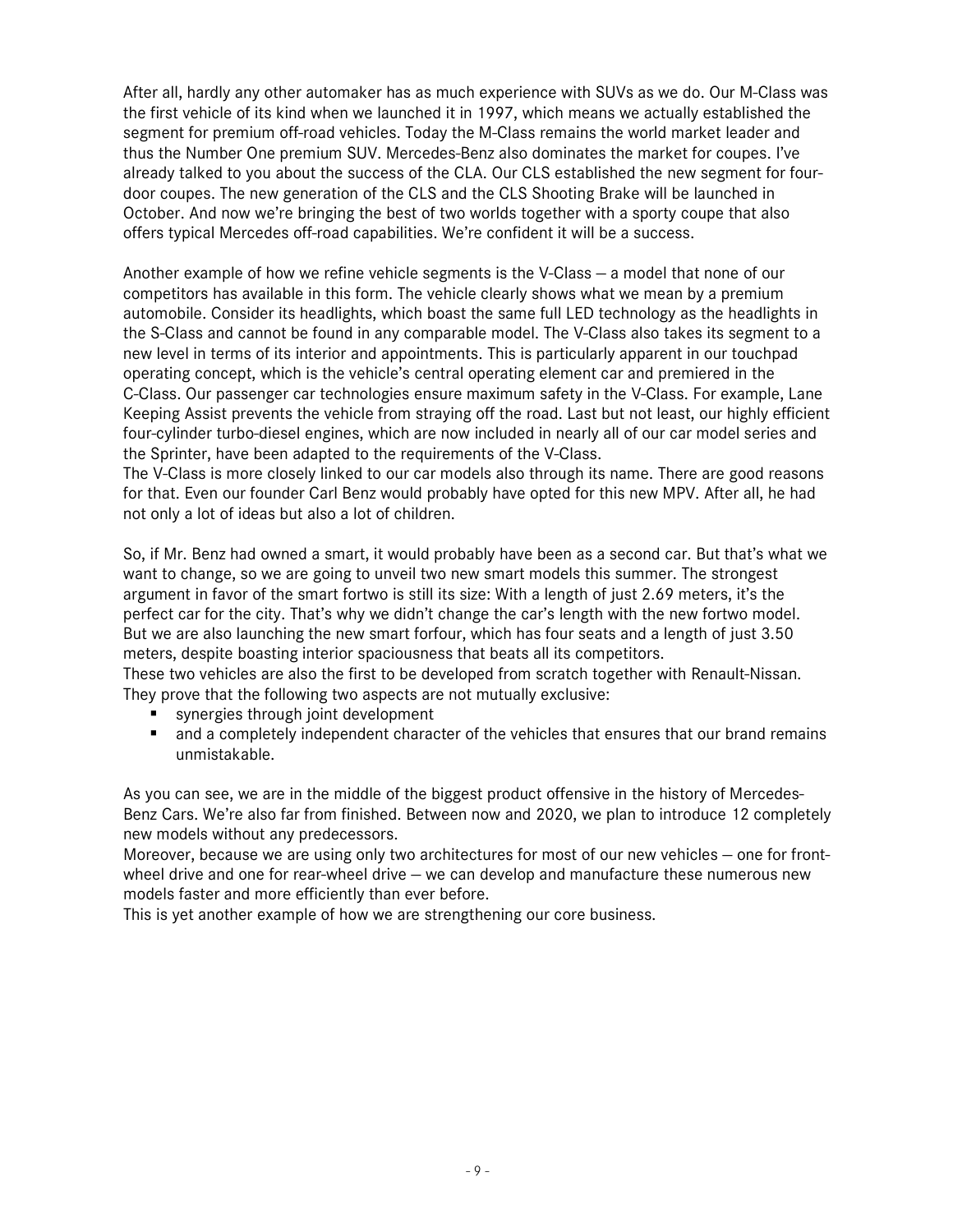## 2. New markets

This brings me to our second strategic growth area: opening up new markets.

Although developments in some emerging markets have recently fallen short of various euphoric predictions, the low density of vehicles in these markets alone indicates that the greatest growth potential will continue to lie outside the traditional markets of Western Europe, North America and Japan in the future. For example, the Chinese market had fewer than 60 cars per 1,000 inhabitants in 2013. The same figure for Europe was more than 500 vehicles per 1,000 inhabitants. Our job is to develop clean, safe and fascinating products to meet the increasing demand for mobility in the future. And that's exactly what we're doing.

Let's start with clean: Together with our Chinese partner BYD, we have developed an electric vehicle in China designed for China. In 11 days — on Easter Sunday — we will present the DENZA at Auto China in Beijing. China plans to have five million electric vehicles on the road by 2020 — and we're ready to help. The new C-Class for China will also celebrate its premiere at the show in Beijing. Without revealing too much, I can tell you that this model is precisely tailored to the requirements of our Chinese customers.

We will also produce more and more customized models for China in China, most notably the new C-Class and the new GLA. We will therefore double the capacity of our plant in Beijing to roughly 200,000 units by 2015. To this end, we signed an agreement with our partner BAIC during a state visit to Germany by China's President Xi Jinping just under two weeks ago. The agreement calls for the investment of around 1 billion euros in our BBAC joint venture. A total of roughly 4 billion euros will be invested in BBAC by 2015.

We also plan to export additional models to China. Examples this year include the CLA. Our ultimate goal is to launch more than 20 new or updated car models in China by 2015, including numerous AMG variants.

The expansion of our dealership network is also rapidly continuing, with 100 new dealerships set to open this year. This will give us a total of well over 400 dealers in China. Our financial services operations are also growing in China. One out of five Mercedes vehicles in China is now leased or financed through Daimler Financial Services. Here as well, we offer tailored solutions, such as a smart-model financing plan for students. This plan was recently named the best automotive financing product in China.

In order to finance our strong anticipated growth in China, we issued a "panda bond" at the beginning of March. This made us the first foreign industrial company to float such a bond in China. The issue's total value is 500 million renminbi, or around 60 million euros. As you can see, we have already established deep roots in China.

Another good example of our penetration of new markets is our BharatBenz commercial vehicle brand. Our goal here is to offer Indian customers trucks whose technology and quality standards are far higher than what's normally available on the market, but whose price is not. Our strategy involves developing customized products based on proven Daimler technologies and manufacturing them with a high level of local content. For this reason, 85 percent of the truck parts are produced in India. As a result of this approach, we are now already in fourth place in the segment of medium and heavy-duty trucks in India, although we only launched our first BharatBenz vehicles on the market in 2012.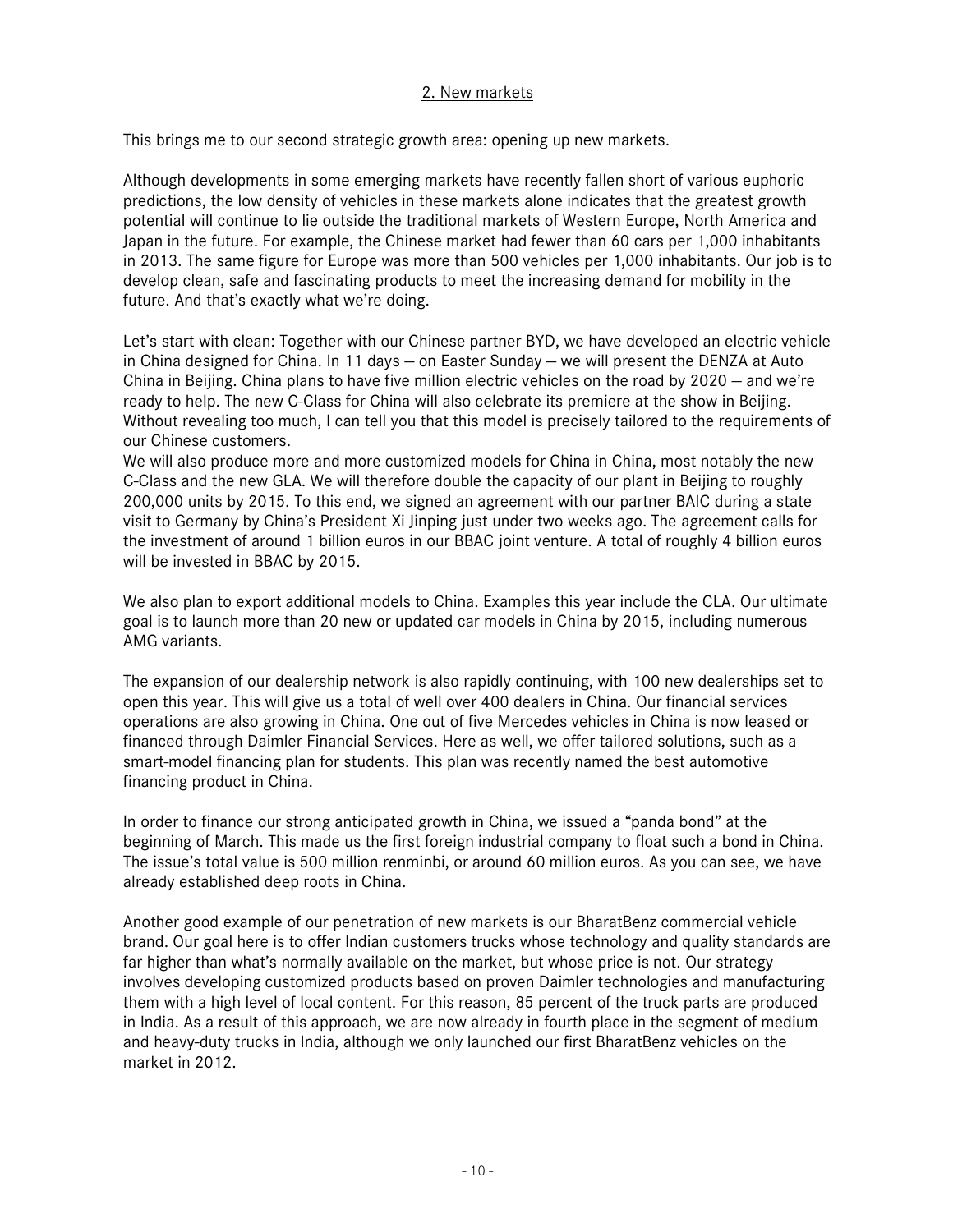This makes us hungry for more — so we've also started building Fuso trucks at our plant in India for export to Asian markets and Africa. Our next step will be to enter the Indian bus market. Here we will use chassis from our BharatBenz trucks to develop BharatBenz buses for the volume segment. At the same time, we will serve the premium segment with our Mercedes-Benz brand chassis. We will benefit here from economies of scale that will enable us to offer our customers superior technology at competitive prices.

Overall, we have a unique position with Daimler Trucks in Asia in major markets such as India, China, Japan and Indonesia.

#### 3. Alternative drives and safety

Further expanding our leadership in technology is one of our key tasks and therefore our third growth area.

You're familiar with our goal regarding green technologies: We want to be the leader. However, this is no longer just a goal, as a recent report by the Deutsche Umwelthilfe environmental organization demonstrates. The organization compared the  $CO<sub>2</sub>$  emissions of cars used by leading politicians in Germany. The Premier of Baden-Württemberg, Winfried Kretschmann, who is from the Green Party, was the only politician to be issued a "green card" for a particularly clean vehicle. Mr. Kretschmann drives a Mercedes – an S 300 Blue Tec Hybrid with  $CO<sub>2</sub>$  emissions of 115 grams per kilometer.

Those who prefer locally emission-free driving can also count on us — and more and more customers are taking advantage of what we have to offer here. In terms of new registrations of electric vehicles in 2013, our smart electric drive was

- number four worldwide.
- number three in Europe, and
- the Number One model by far in Germany.

This year we're launching an electric vehicle that's ideal for families: the B-Class Electric Drive. Our customers don't need to sacrifice anything they're used to in a Mercedes by way of cargo space or appointments — and that's not a given with an electric car. With a range of around 200 kilometers, the model is absolutely right for everyday use. However, the electric powertrain from our partner Tesla guarantees a fun ride that's anything but an every-day experience.

The electric powertrain is a perfect example of our long-term perspective: When Tesla was still being mocked by other established automakers, we decided to invest in this Californian company. Just last week, we announced that we will take steps to ensure our full access to the development and production of lithium-ion batteries. We will acquire 100 percent of the companies Li-Tec Battery GmbH and Deutsche Accumotive. Evonik previously owned 50.1 percent of the former and ten percent of the latter.

That's the current status of battery technology. However, if you're looking for a long driving range, short recharging times and zero emissions, there's still no way around fuel cells. As you know, we've been working intensively on fuel cell technology for a long time. We are now jointly developing a new powertrain together with our partners Nissan and Ford. We view the fact that other competitors have now also recognized the potential of this technology as a confirmation of our approach. Perhaps this will encourage governments to speed up the development of the necessary infrastructure.

We are also continuing to make our vehicles with combustion engines more efficient.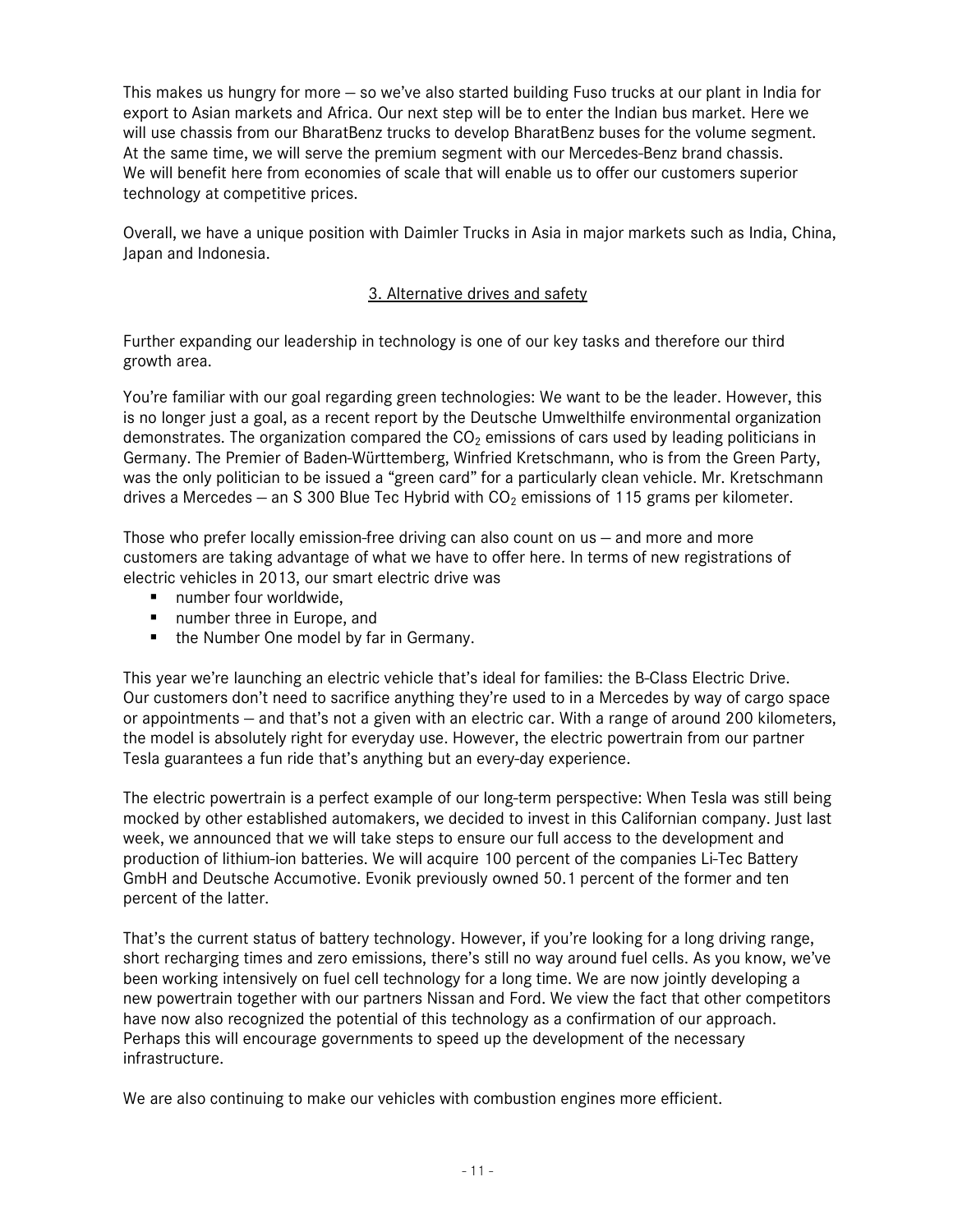Over the past five years, we have reduced both the fuel consumption and the emissions of our fleet in Europe by 25 percent — more than any other premium automaker. As planned, we reached our target of 134 grams of  $CO<sub>2</sub>$  per kilometer in 2013, which corresponds to EU fleet consumption of 5.4 liters of fuel per 100 kilometers.

Here you can see four Mercedes-Benz models that are currently the most efficient vehicles in their respective premium segments. This means that whether you're looking for a premium sedan or a premium compact car, the most efficient model will be a Mercedes-Benz. The S 500 Plug-In Hybrid that we will launch in the fall will be the most fuel-efficient luxury sedan on the market. This vehicle consumes only three liters of fuel per 100 kilometers.

Our success in Formula 1 racing is another example of how efficient Mercedes-Benz's hybrid technology is. Our commitment to motor sports therefore not only reinforces our brand, but also helps us to advance our series technology.

We will also make the new C-Class available as a plug-in hybrid; the "normal" hybrid will be launched as early as this fall. Thanks in part to these new models, our fleet emissions in 2016 will only be 125 grams of  $CO<sub>2</sub>$  per kilometer. This corresponds to fuel consumption of five liters per 100 kilometers.

Another issue we will not let up on in the future is vehicle safety. According to external studies, the likelihood of experiencing a severe accident with a C-Class is already 40 percent lower today than with the average for similar models in the same segment. We're proud of such achievements. Even more impressive than any statistic, however, are the many letters and e-mails we receive from our customers on the topic of safety each year. I've brought one letter with me today, and I'd like to read part of it to you:

*"Dear Mr. Zetsche, My name is Joan. I began driving a Mercedes-Benz CLA this summer. I'm writing to you because the work done by your engineers saved my life and the life of my girlfriend. Another car drove through a red light and slammed into our CLA at full speed. It was a horrible accident — but nothing happened to us. Neither of us had as much as a scratch. I'd like to congratulate you and your engineers on the wonderful job you did with your safety systems."*

Ladies and gentlemen, stories like these show that we were right to make safety a core brand value at Mercedes-Benz. And we don't just want to mitigate the effects of accidents; we also want to help ensure that accidents no longer happen at all.

The key here is intelligent vehicles. That's why our approach to technologies that make driving more comfortable and safer is called Mercedes-Benz Intelligent Drive. For example, our systems enable vehicles to recognize traffic signs and to warn drivers if they enter a highway from the wrong direction. They also help drivers stay in their lane and maintain a safe distance to the vehicle in front and they detect danger in blind spots and stabilize the vehicle in crosswinds.

The systems do this by processing huge amounts of sensor data. Just as people use several senses for perception, our vehicles utilize radar, stereo cameras and ultrasound to perceive their surroundings. The networking of this sensor data enables our vehicles to assess potentially dangerous situations and eliminate the danger within a fraction of a second — through autonomous braking, for example. Unlike human beings, assistance systems do not suffer from sudden feelings of panic. That's why they are able to prevent rear-end collisions, or at least mitigate their effects.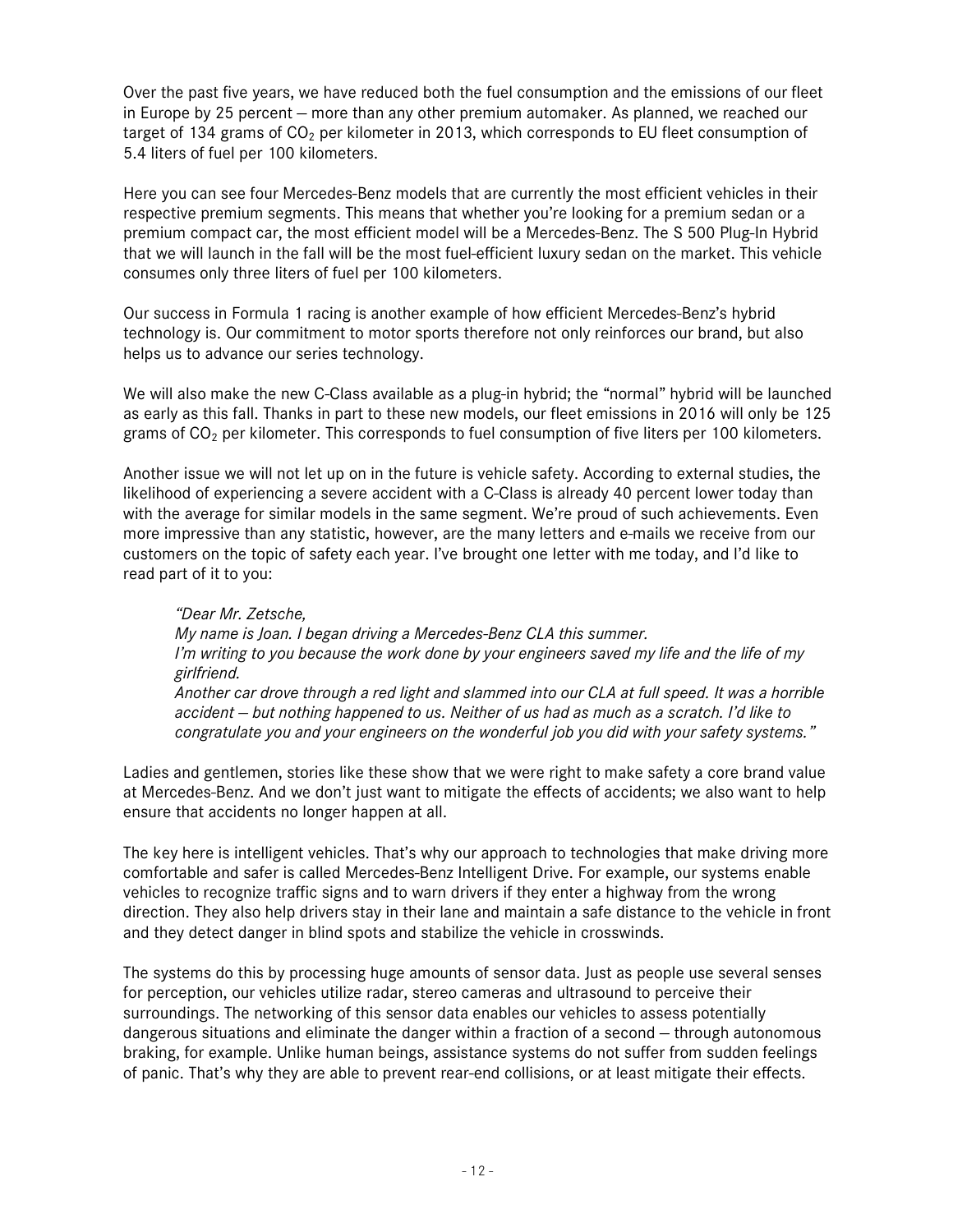Daimler is also gradually developing the safest form of driving — the autonomous automobile.

- We've already achieved this at low speeds in traffic jams with our Stop-and-Go Pilot.
- We're also only a few years away from fully automatic parking.
- Toward the end of the decade, we want our cars to be able to drive completely autonomously at high speeds on highways and country roads as well.

This opens up many new possibilities, including:

- sedans that drive themselves into parking garages,
- car2go vehicles that drive to customers when they're needed,
- **and trucks that reduce the strain on drivers on long trips.**

We at Mercedes are committed to expanding our technological lead in this area. However, our work will also help to increase public acceptance of autonomous driving. After all, who can people trust to bring about this transformation if not the inventor of the automobile?

We also focus on preventing accidents with trucks and buses – in other words, on active safety. The reason for this is simple: The forces unleashed when a 40-ton vehicle impacts an object at 80 km/h are roughly the same as those generated when a passenger car crashes at a speed of 400 km/h. The crumple zone and the seatbelt can only be the solutions of last resort here. Our assistance systems today are already capable of preventing accidents. For example, Active Brake Assist uses radar to detect obstacles ahead and, if necessary, it can bring a truck or bus to a standstill in an emergency.

Our sales figures illustrate just how important this issue is to customers, as more than 38,000 Mercedes trucks equipped with Active Brake Assist are already on the road today. The system will become mandatory in Europe in 2015.

#### 4. New mobility solutions and digitization

Ladies and gentlemen, you know that our work focuses on developing and building exceptional automobiles. That's our core business. And we believe that Daimler's prospects for growth in this business are outstanding. However, we regard ourselves not only as a vehicle manufacturer but also as a provider of mobility solutions. Such solutions are our fourth strategic growth area.

Our customers are also increasingly considering automobiles within a larger context. You're all familiar with this from other technologies, such as smartphones. For example, without easy access to the App Store, the utility of your phone would be significantly diminished. In other words, the effective linking of hardware and software creates added value. With this in mind, we are also linking our "hardware" — the vehicle — with an extensive range of services. Our "Mercedes me" brand brings together everything we offer in the five areas you now see behind me.

"Mercedes move me," for example, further extends our leadership in mobility services, which consist of:

- car2go, for which we expect to have a million users worldwide by the end of the year,
- our moovel mobility platform,
- our smartphone-based MyTaxi service,
- **and our Blacklane chauffeur service portal.**

Those who want to purchase or lease a vehicle will soon be able to turn to "Mercedes finance me." This online service will provide important information about financing, leasing and insurance options. And via "Mercedes connect me," you will have easy access to important services such as accident assistance and remote diagnosis.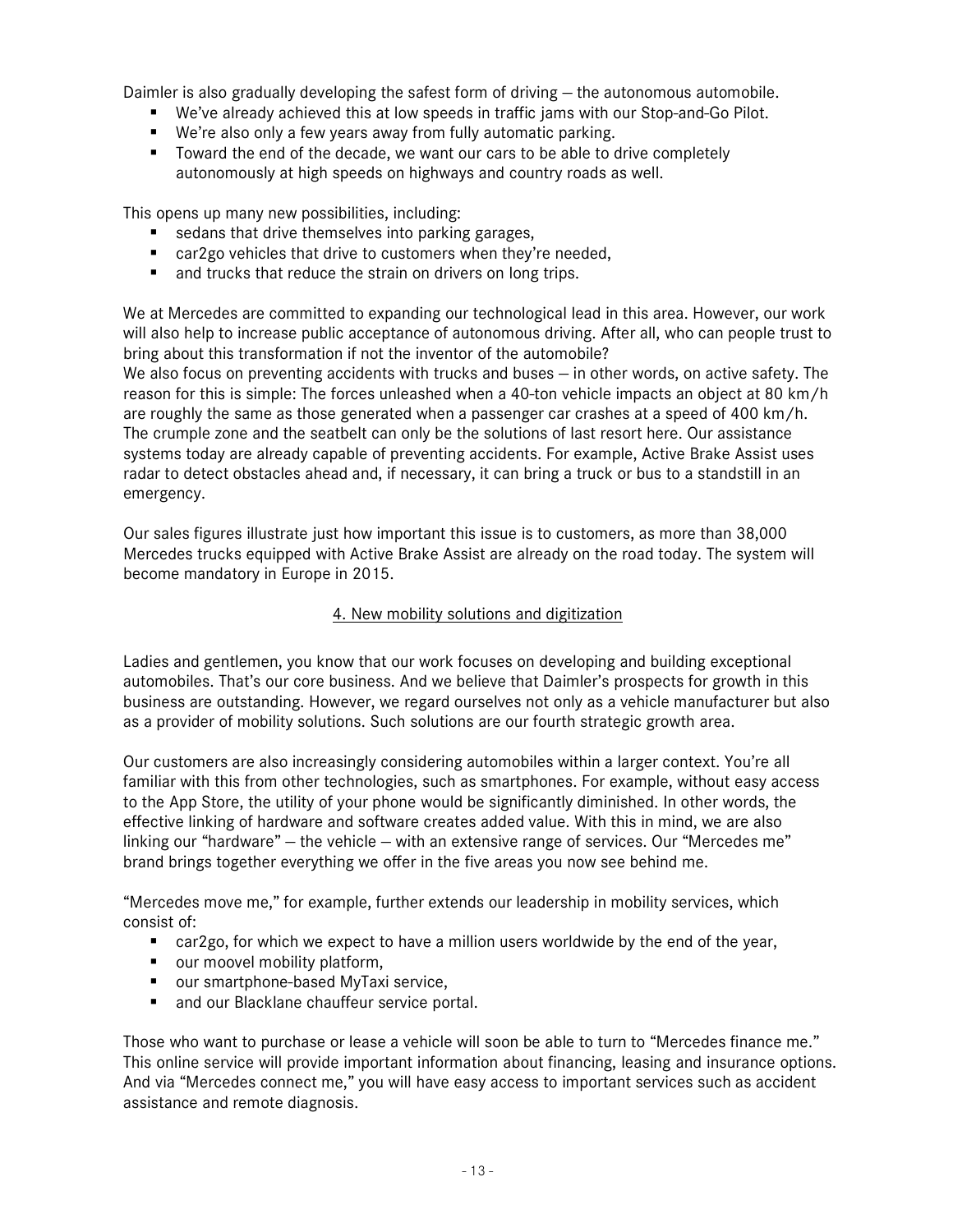The core concept behind "Mercedes me" is that customers should be able to obtain all digital vehicle-related services from a single source at any time and without any difficulties. The system will be launched on July 1.

What we're basically doing with "Mercedes me" is to continue what we successfully started with our new compact cars: expanding our customer base. There's huge potential here, especially because "Mercedes me" also enables us to attract people who may never have owned a car before. At the same time, we at Mercedes-Benz have more experience serving demanding customers than any other automaker. That's why I'm absolutely convinced that along with our product offensive, this service offensive will also make a key contribution to further growth.

## 5. Team and values

Ladies and gentlemen, sustained success also depends on factors other than those I've already mentioned — and one of these factors is our shared understanding of compliance and integrity. The very good progress we've made in this regard was confirmed by Louis Freeh at the last Annual Shareholders' Meeting. Mr. Freeh, a former U.S. district court judge, independently monitored our compliance measures over the past few years. His praise makes us happy, but it also motivates us to not merely maintain our compliance performance, but to improve it and continue developing our culture of integrity at the company.

And because we've come so very far with regard to both topics, we need to be aware that others will also judge us on the basis of our own high standards. This also applies to contracts for work and services and to temporary employment. The fact is that the use of both instruments in line with the applicable laws is necessary to ensure flexibility and competitiveness, and thus ultimately the continued existence of jobs for the core workforce at a company such as Daimler.

To this end, we once again very carefully reviewed how we manage contracts for work and services and for temporary employment at the company. The binding standards set by the Board of Management at the beginning of October 2013 for contracts for work and services go beyond the current legal stipulations. In the future, we will work at all of our locations only with those contractors for work and services that pay their employees at least the same wage that is laid out in the collective bargaining agreement for the respective sector. Even companies that have decided not to utilize collective bargaining agreements as a basis for their wages will still have to comply with this rule.

I think we all agree that the best thing would be if short-term peaks in orders received were to turn into long-term stable growth. That would allow us to offer temporary employees good prospects for permanent jobs. This is what's happening now in Untertürkheim, where we will take on 300 employees from temp agencies by the middle of the year.

We are also implementing many other measures in order to fulfill our responsibility as an employer. Let me give you just three examples.

First, we set the standards for training programs. The things our trainees have already been learning for years about the technologies of the future, such as battery systems, are now mandatory components of all training programs for automotive mechatronics technicians. I'm especially pleased by the fact that the Group was able to hire a good 90 percent of the trainees who completed their programs in 2013. The hiring rate at our manufacturing plants was actually nearly 100 percent. If you're interested in learning about exactly what happens on a normal day for a trainee at Daimler, you can find out more in the central foyer of the ICC today.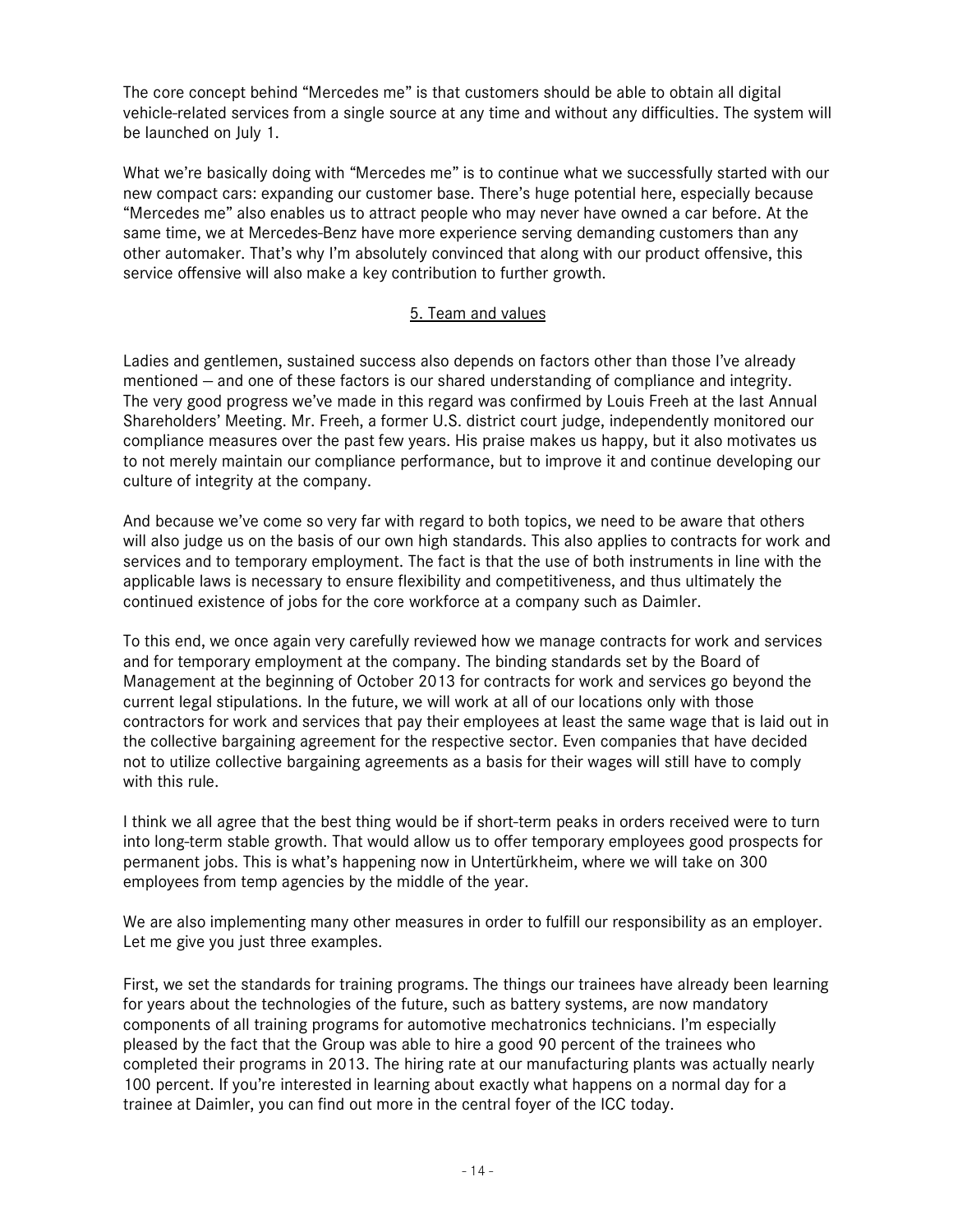Secondly, we have set ourselves measurable targets for women at the company. Our plans call for women to account for 20 percent of our executives by 2020. Last year, we reached our planned target of 13 percent. And even though that makes us the leader in our industry, we still want to do better.

Finally, we offer experienced specialists the opportunity to contribute their expertise to our projects even after they've retired. I'm referring here to our Senior Experts program, which has been a big success ever since we launched it in 2013. The program convinces me even more that retirement at 63 is not the right policy.

As a globally active company, we also assume global responsibility — not just for our employees, but also for the societies within which we live and work. That's why we donated more than four million euros in disaster relief aid last year. The funds were used to help victims of flooding in Germany, Syrian refugees in Turkey, and victims of the earthquake in China and the typhoon in the Philippines. I'm especially pleased that our employees also expressed their desire to help these projects through private donations; they collected more than 150,000 euros in that way.

You'll find many other examples of our social commitment in our Sustainability Report, which is published today.

## **Conclusion**

Ladies and gentlemen,

I hope I have been able to provide you with a good understanding of why I stated at the very beginning that "our determination is paying off." Step by step, the building blocks of our strategy are coming together to form a cohesive whole.

Our product offensive for cars continues to move ahead at full steam. Our recently introduced models are meeting with a great response, and they will be followed by additional new attractive products. Our operations in China are picking up speed. All the signs point to growth for our commercial vehicles as well. We want to expand our leadership in fuel efficiency gains, active safety and digital networking, and we also plan to further increase our profitability. We will also continue to grow in the area of financial services, while developing into a supplier of integrated mobility solutions.

Our efficiency measures are having an impact across all divisions, and we will structurally safeguard and expand these measures. All in all, we can say that the good times have only just begun. Our company can accomplish a great deal more in the future. More than anything else, the many conversations my colleagues and I have had with Daimler employees over the past few months have shown us that our team is more determined than ever to build on the success of our strategy to achieve many further goals in the future. There is a spirit of optimism and progress at the company today that is almost tangible, and I'm firmly convinced that if you continue to support us in the future, we can all look forward to very good years ahead.

Thank you very much!

\*\*\*